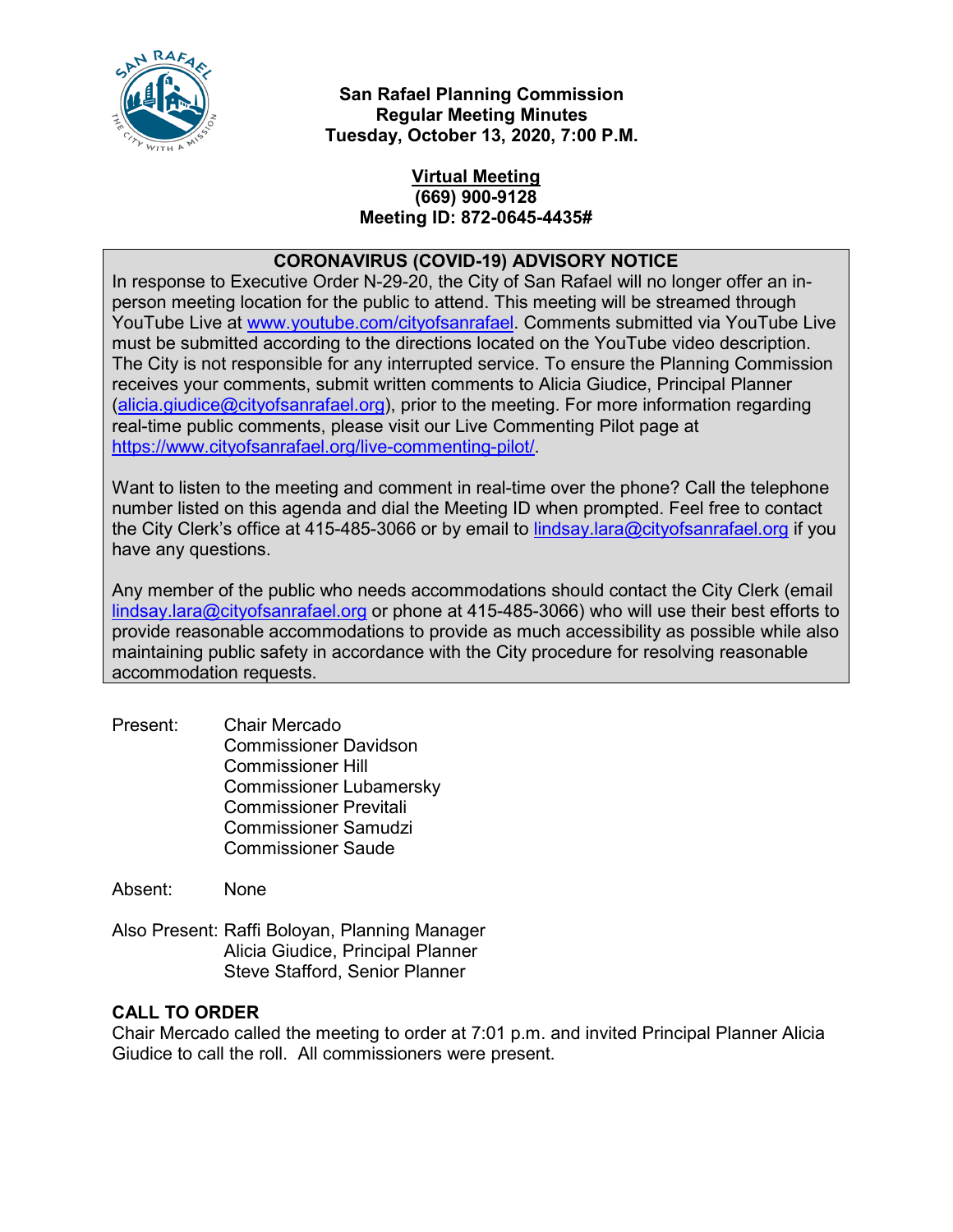# **APPROVAL OR REVISION OF ORDER OF AGENDA ITEMS**

None.

## **PUBLIC NOTIFICATION OF MEETING PROCEDURES**

Chair Mercado invited Planning Manager Raffi Boloyan who informed the community the meeting would be streamed live to YouTube and members of the public would provide public comment either on the telephone or through YouTube live chat. He explained the process for community participation through the telephone and on YouTube.

Chair Mercado reviewed the procedures for the meeting.

### **URGENT COMMUNICATION**

None.

### **CONSENT CALENDAR**

Chair Mercado invited public comment; however, there was none.

Commissioner Lubamersky moved and Commissioner Saude seconded to approve the Consent Calendar.

1. **Approval of the Planning Commission Meeting Minutes of September 29, 2020** *Approved minutes as submitted*

| Commissioners: Hill, Lubamersky, Previtali, Samudzi & Saude |
|-------------------------------------------------------------|
| <b>Commissioners: None</b>                                  |
| <b>Commissioners: None</b>                                  |
| <b>Commissioners: Davidson and Chair Mercado</b>            |
|                                                             |

Motion carried 5-0

### **PUBLIC HEARING**

#### 2. **1530 and 1534 Fifth Avenue**

Request for a Use Permit and an Environmental and Design Review Permit to allow the replacement and relocation of the aquatic center on the Marin Academy campus. The project proposes to construct a new, 25-yard x 33-meter uncovered swimming pool, a two-story 2,256 sq. ft. support building (restrooms, indoor and outdoor showers, changing and office areas, mechanical equipment and chemical storage areas), concrete decking, site lighting and landscaping, perimeter metal fencing and courtyard walls, with a combined area of 18,737 sq. ft.; APNS: 011-195-05 and 011-201-017; Fifth/Mission Residential/Office (5/M R/O) District; Marin Academy, owner; Mike Joyce for Marin Academy, applicant; File No(s).: UP19-005 and ED19-006 Project Planner: Steve Stafford

Steve Stafford, Senior Planner presented the staff report.

Staff responded to questions from the Commissioners.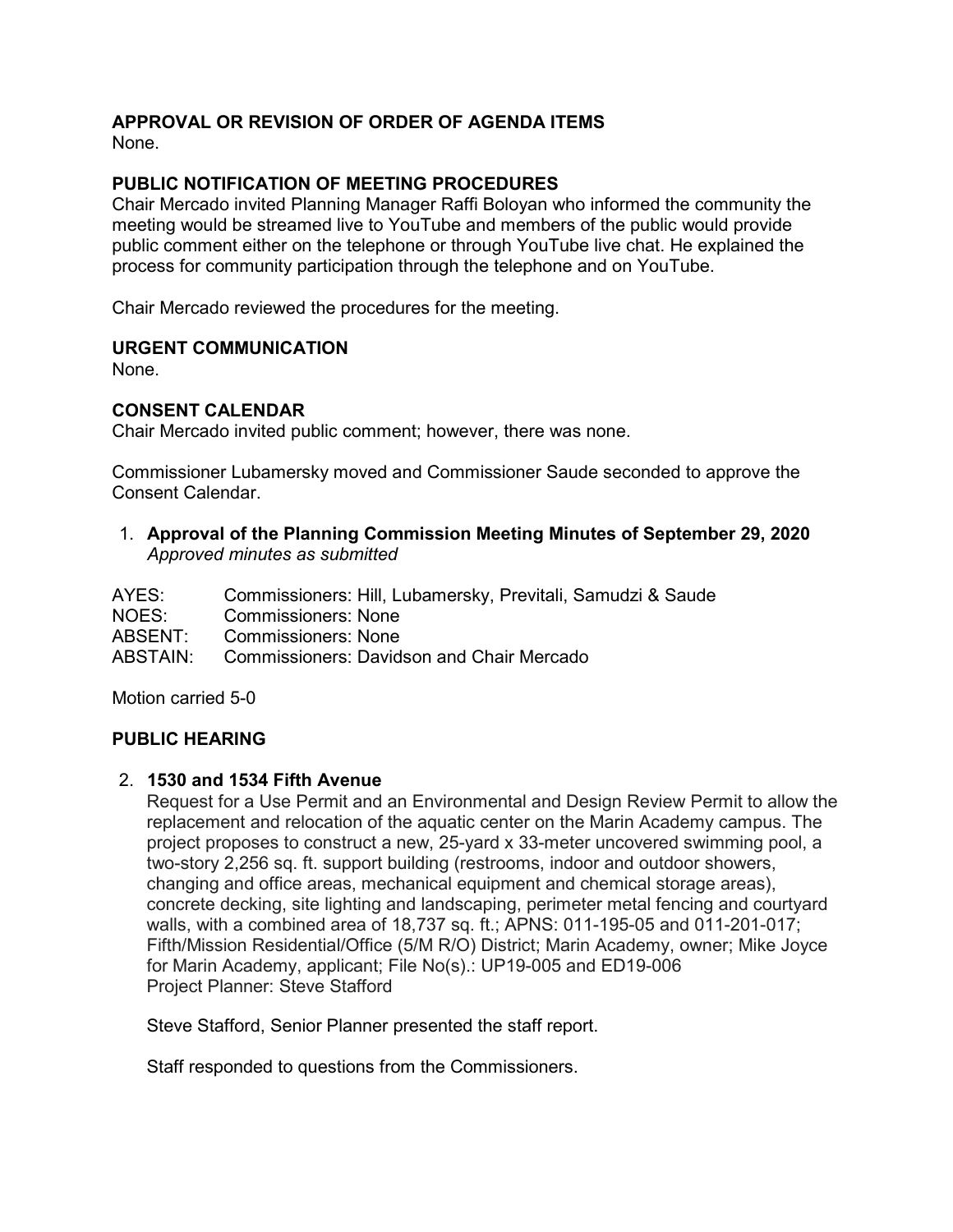Applicant Team including Travis Brownley and Mike Joyce, Marin Academy and Scott Shell, EHDD Architecture gave a presentation.

Applicant Team responded to questions from the Commissioners.

Chair Mercado declared the public hearing opened.

**Speakers:** Name withheld, Martha Olsen, Brad Sears, Juliette Farette, Marie Lyons, Mona Couchman, Rob Rafeh, Graham Balch, Miya Schilz, Jason Lee, Bill Robison, Mary Collie

Staff and Applicant Team responded to comments and questions from the **Commissioners** 

Commissioner Hill moved and Commissioner Davidson seconded to adopt the resolution approving project, with changes presented by staff to revise CEQA Categorical Exemption cited in Resolution to 15314 (rather than 15332) and to make a modification to condition #34 to be inclusive to option of adjustment to lot line or consolidate the lots

| AYES:    | Commissioners: Davidson, Hill, Lubamersky, Previtali, Samudzi, Saude & |
|----------|------------------------------------------------------------------------|
|          | Chair Mercado                                                          |
| NOES:    | <b>Commissioners: None</b>                                             |
| ABSENT:  | <b>Commissioners: None</b>                                             |
| ABSTAIN: | <b>Commissioners: None</b>                                             |

### Motion carried 7-0

*Resolution 20-21 – Resolution of the San Rafael Planning Commission Conditionally Approving a Use Permit (UP19-005), and an Environmental and Design Review Permit (ED19-006) to Allow the Replacement and Relocation of an Existing Aquatic Center with a New 22.86-Meter X 33-Meter Uncovered Swimming Pool, a Two-story, 2,256 Sq. Ft. Support Building (Restrooms, Indoor and Outdoor Showers, Changing and Office Areas, Mechanical Equipment and Chemical Storage Areas), Flat Work (Concrete Decking), Site Lighting and Landscaping, Perimeter Metal Fencing and Courtyard Walls, Bleacher Seating, Public Address (PA) System and LED Scoreboard on Two Adjacent Downtown Parcels with a Combined Area of 18,737 Sq. Ft. at 1530 and 1534 Fifth Avenue (APNS: 011-195-05 and 011-201-07)*

### **DIRECTOR'S REPORT**

Alicia Giudice, Principal Planner announced Planning Commission's upcoming schedule:

• October 27, 2020 – First review of General Plan 2040

• Tuesday, November 17, 2020 (Special Meeting date) – Zoning Code amendments, density bonus, affordable housing item

• Potential additional Planning Commission dates in December and January

She announced a scheduled Design Review Board meeting on Wednesday November 4, 2020 to weigh in on Design Review Board restructure and process